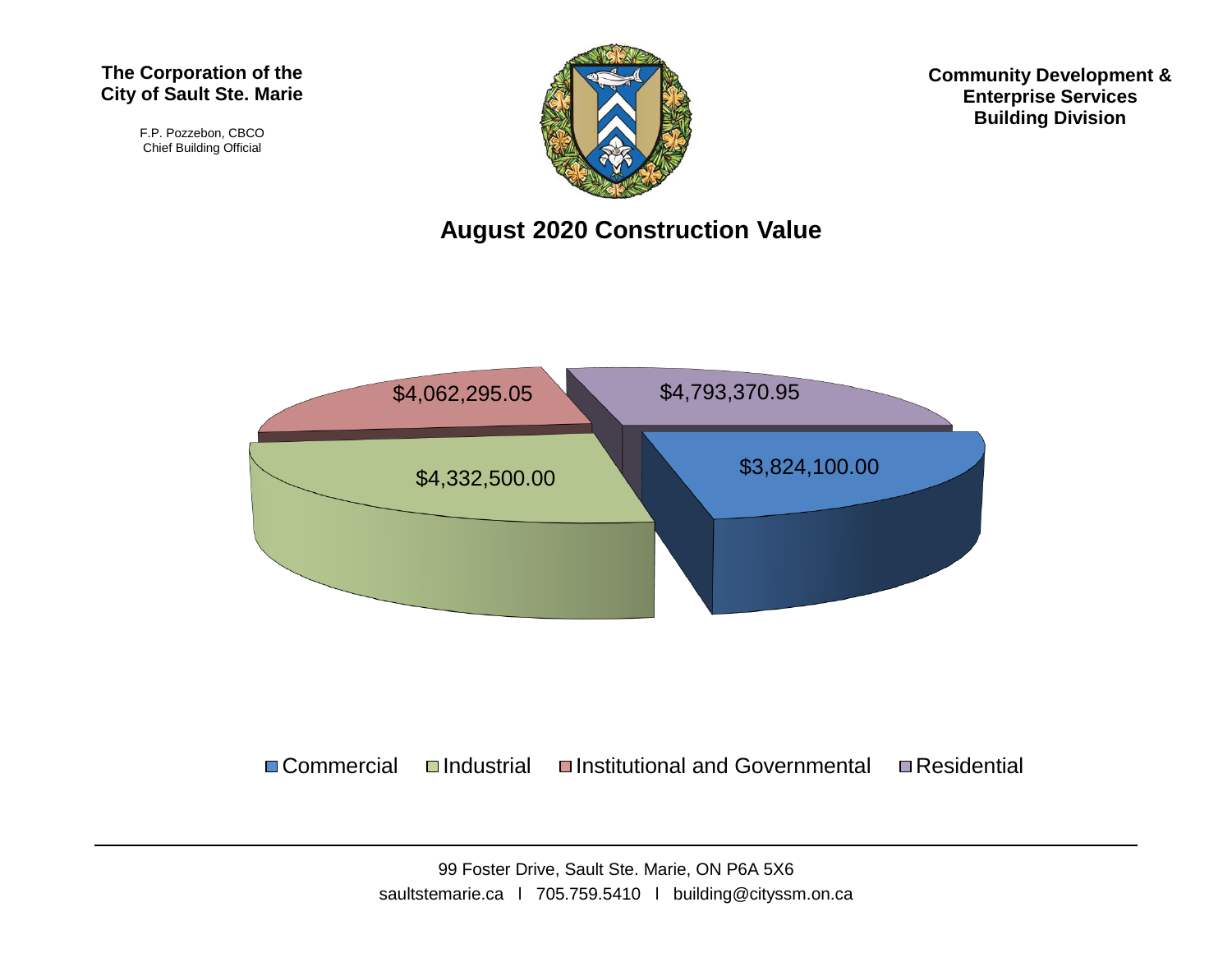

**Public Works and Engineering Services Building Division**

**Tel: (705) 759-5410Fax: (705) 541-7165**

 $\mathbb{R}$ 

# **BUILDING PERMITS SUMMARY 2020/08/01 to 2020/08/31**

|                                                             |                                  | <b>New Construction</b>  |                      |                                  | <b>Alterations and Additions</b> |                      | <b>Total</b>                     |                          |                      |
|-------------------------------------------------------------|----------------------------------|--------------------------|----------------------|----------------------------------|----------------------------------|----------------------|----------------------------------|--------------------------|----------------------|
| <b>Building Type</b>                                        | <b>Num</b><br>of<br><b>Units</b> | Num of<br><b>Permits</b> | <b>Value of Work</b> | <b>Num</b><br>of<br><b>Units</b> | Num of<br><b>Permits</b>         | <b>Value of Work</b> | <b>Num</b><br>of<br><b>Units</b> | Num of<br><b>Permits</b> | <b>Value of Work</b> |
| <b>Commercial</b>                                           |                                  |                          |                      |                                  |                                  |                      |                                  |                          |                      |
| Office building                                             | $\pmb{0}$                        | 1                        | \$1,200,000.00       | $\mathbf 0$                      | 5                                | \$151,300.00         | $\mathbf 0$                      | 6                        | \$1,351,300.00       |
| Office complex                                              | $\pmb{0}$                        | $\mathbf 0$              | \$0.00               | $\pmb{0}$                        | 1                                | \$100,000.00         | $\mathbf 0$                      | $\mathbf 1$              | \$100,000.00         |
| Outdoor recreational<br>building                            | $\mathbf 0$                      | 1                        | \$750,000.00         | $\mathbf 0$                      | $\mathbf 0$                      | \$0.00               | 0                                | $\mathbf 1$              | \$750,000.00         |
| Retail and wholesale<br>outlets                             | $\mathbf 0$                      | $\mathbf 0$              | \$0.00               | $\mathbf 0$                      | 4                                | \$1,622,000.00       | 0                                | 4                        | \$1,622,000.00       |
| Theatre and<br>performing art center                        | $\mathbf 0$                      | 0                        | \$0.00               | $\mathbf 0$                      | 1                                | \$800.00             | $\mathbf 0$                      | 1                        | \$800.00             |
| Total:                                                      | $\mathbf 0$                      | $\overline{2}$           | \$1,950,000.00       | $\pmb{0}$                        | 11                               | \$1,874,100.00       | 0                                | 13                       | \$3,824,100.00       |
| <b>Industrial</b>                                           |                                  |                          |                      |                                  |                                  |                      |                                  |                          |                      |
| Primary industry<br>building                                | $\mathbf 0$                      | $\mathbf 0$              | \$0.00               | $\mathbf 0$                      | 1                                | \$100,000.00         | $\pmb{0}$                        | $\mathbf 1$              | \$100,000.00         |
| Transportation<br>terminal                                  | $\pmb{0}$                        | $\mathbf 0$              | \$0.00               | $\mathbf 0$                      | 1                                | \$12,500.00          | $\pmb{0}$                        | 1                        | \$12,500.00          |
| Utility building                                            | $\pmb{0}$                        | $\mathbf 0$              | \$0.00               | $\mathbf 0$                      | 4                                | \$4,220,000.00       | 0                                | 4                        | \$4,220,000.00       |
| Total:                                                      | $\mathbf 0$                      | $\mathbf 0$              | \$0.00               | $\mathbf 0$                      | 6                                | \$4,332,500.00       | 0                                | 6                        | \$4,332,500.00       |
| <b>Institutional and Governmental</b>                       |                                  |                          |                      |                                  |                                  |                      |                                  |                          |                      |
| Clinic, health unit                                         | 0                                | 0                        | \$0.00               | $\pmb{0}$                        | 1                                | \$251,295.05         | $\pmb{0}$                        | 1                        | \$251,295.05         |
| Government<br>legislative and<br>administration<br>building | $\Omega$                         | $\mathbf 0$              | \$0.00               | $\mathbf 0$                      | 1                                | \$3,800,000.00       | $\mathbf 0$                      | $\mathbf 1$              | \$3,800,000.00       |
| Religious building                                          | $\pmb{0}$                        | $\mathbf 0$              | \$0.00               | $\pmb{0}$                        | 1                                | \$11,000.00          | $\mathbf 0$                      | 1                        | \$11,000.00          |
| <b>Total:</b>                                               | $\mathbf 0$                      | $\mathbf 0$              | \$0.00               | $\mathbf 0$                      | 3                                | \$4,062,295.05       | $\mathbf 0$                      | 3                        | \$4,062,295.05       |
|                                                             |                                  |                          |                      |                                  |                                  |                      |                                  |                          |                      |

 $\mathbb{I}$ 

### **Residential**

 $\overline{\phantom{a}}$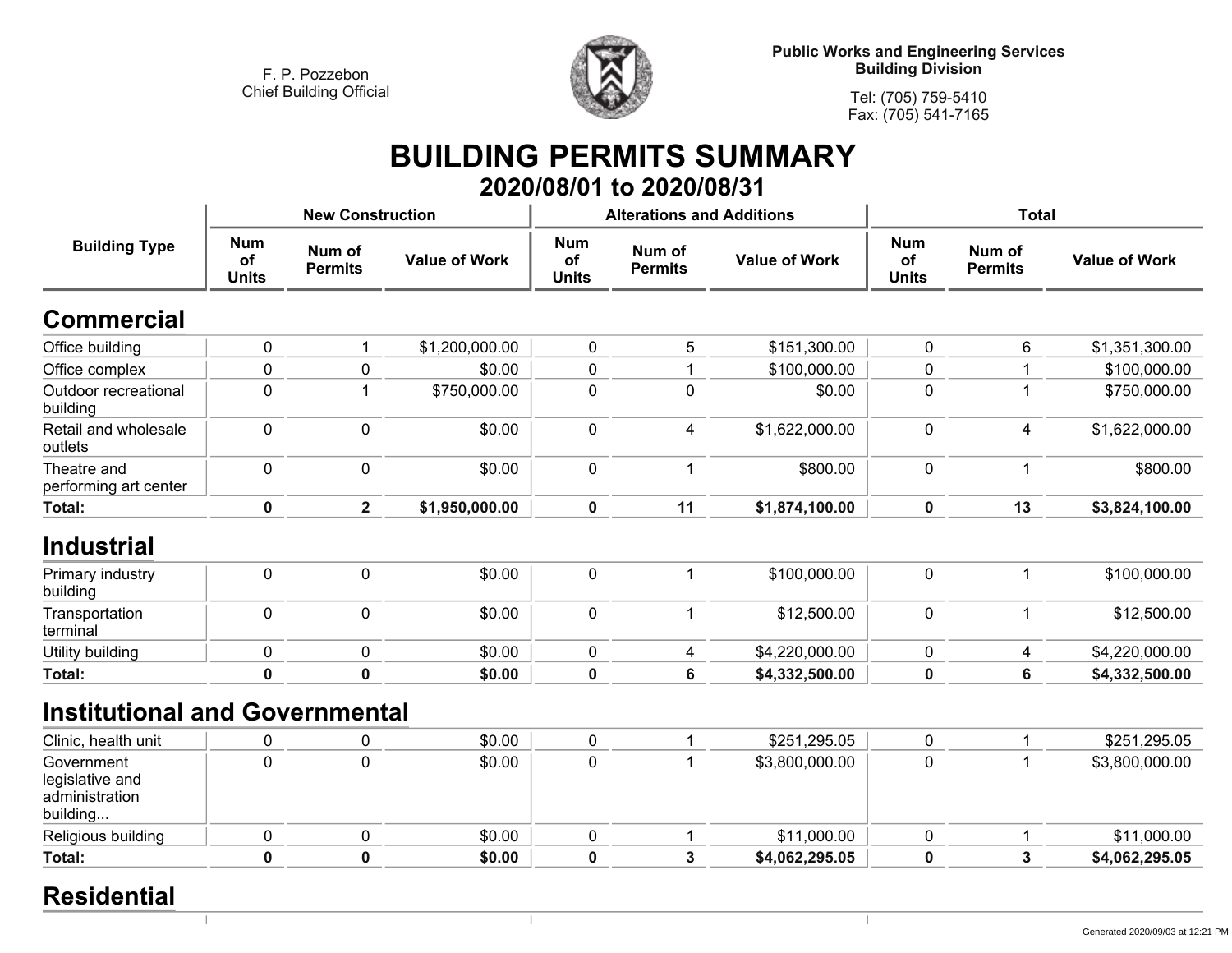| Apartment                                                |  | \$0.00         |     | \$5,000.00      |     | \$5,000.00      |
|----------------------------------------------------------|--|----------------|-----|-----------------|-----|-----------------|
| Semi-Detached or<br>Double (side by side),<br>single-att |  | \$900,000.00   | 25  | \$52,875.00     | 26  | \$952,875.00    |
| Single House                                             |  | \$2,275,000.00 | 156 | \$1,560,495.95  | 162 | \$3,835,495.95  |
| Total:                                                   |  | \$3,175,000.00 | 182 | \$1,618,370.95  | 189 | \$4,793,370.95  |
| <b>Grand Total:</b>                                      |  | \$5,125,000.00 | 202 | \$11,887,266.00 | 211 | \$17,012,266.00 |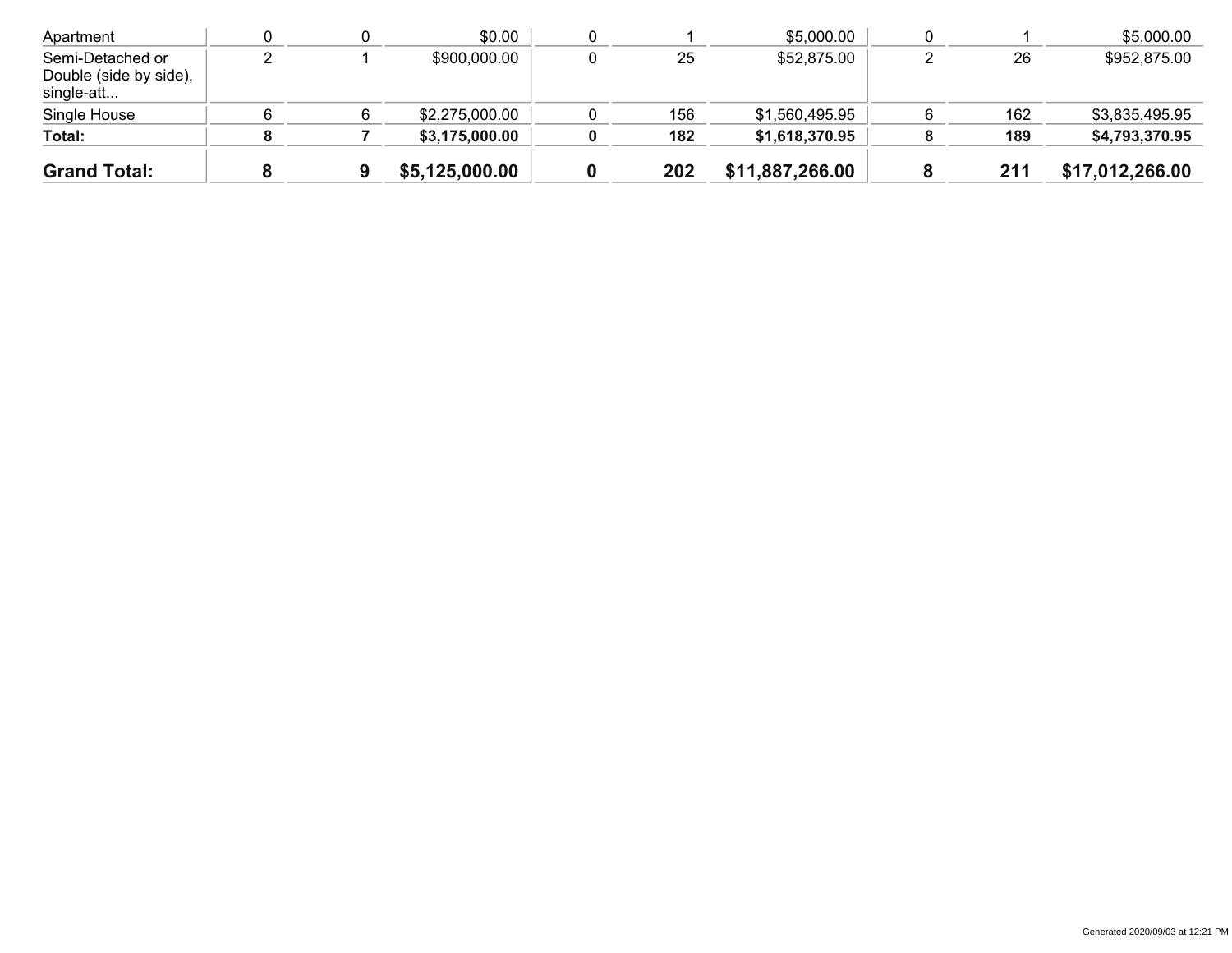

**Public Works and Engineering Services Building Division**

**Tel: (705) 759-5410Fax: (705) 541-7165**

# **DEMOLITION PERMITS SUMMARY 2020/08/01 to 2020/08/31**

| <b>Building</b><br><b>Type</b> |                        | <b>New Construction</b>  |                         |                        | <b>Alterations and Additions</b> |                      | <b>Total</b>           |                          |                      |
|--------------------------------|------------------------|--------------------------|-------------------------|------------------------|----------------------------------|----------------------|------------------------|--------------------------|----------------------|
|                                | Num of<br><b>Units</b> | Num of<br><b>Permits</b> | Value of<br><b>Work</b> | Num of<br><b>Units</b> | Num of<br><b>Permits</b>         | <b>Value of Work</b> | Num of<br><b>Units</b> | Num of<br><b>Permits</b> | <b>Value of Work</b> |
| <b>Industrial</b>              |                        |                          |                         |                        |                                  |                      |                        |                          |                      |
| Storage<br>building            | 0                      | 0                        | \$0.00                  | 0                      |                                  | \$40,000.00          | 0                      |                          | \$40,000.00          |
| Total:                         | 0                      | 0                        | \$0.00                  | 0                      |                                  | \$40,000.00          | 0                      |                          | \$40,000.00          |
| <b>Residential</b>             |                        |                          |                         |                        |                                  |                      |                        |                          |                      |
| Single House                   | $\Omega$               | 0                        | \$0.00                  | $-2$                   | 8                                | \$23,000.00          | $-2$                   | 8                        | \$23,000.00          |
| Total:                         | 0                      | 0                        | \$0.00                  | $-2$                   | 8                                | \$23,000.00          | $-2$                   | 8                        | \$23,000.00          |
| Grand<br>Total:                | $\boldsymbol{0}$       | $\mathbf 0$              | \$0.00                  | $-2$                   | 9                                | \$63,000.00          | $-2$                   | 9                        | \$63,000.00          |